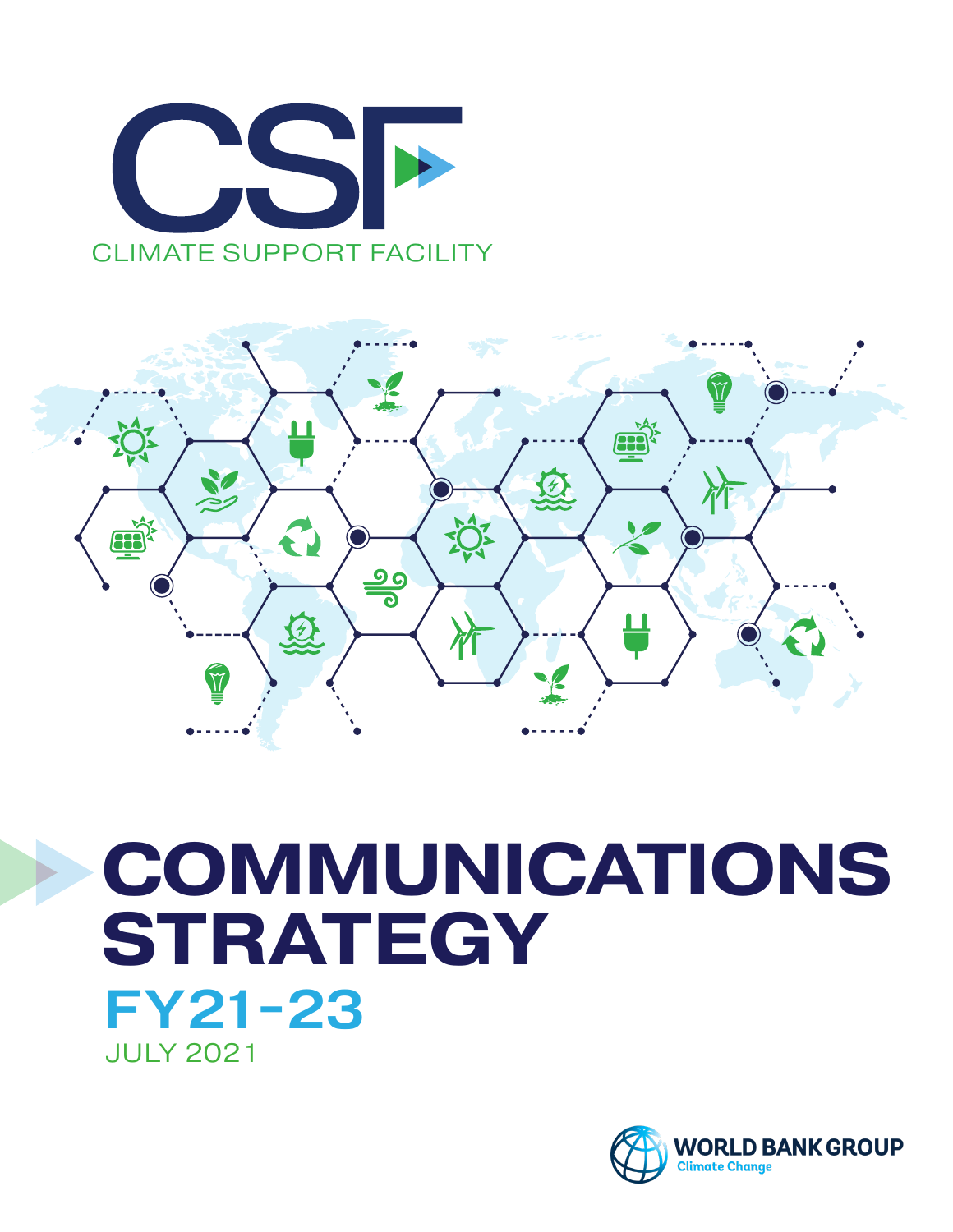## CLIMATE SUPPORT FACILITY COMMUNICATIONS STRATEGY (FY21-23)

The Climate Support Facility (CSF) is a new multi-donor trust fund (MTDF) managed by the Climate Change Group (CCG) of the World Bank (WB). The CSF will support developing countries in their efforts to accelerate the transition to lowcarbon economies and resilient communities. The CSF will work with governments to deliver ambitious climate action through their Nationally Determined Contributions (NDCs) and take a long-term view of climate as a core part of their development planning. cance<br>throu

Specifically, support channeled through the CSF will enable client countries to:

- a. Ensure climate change-related considerations are an integral part of economic recovery efforts from COVID-19;
- b. Design and implement enhanced NDCs in subsequent review cycles; and
- c. Identify and sequence policy reforms and investment choices needed to achieve long-term climate goals.

In achieving this vision, the CSF will elevate the need to move toward net zero greenhouse gas emissions by 2050, and help countries accelerate their transition to low-carbon and climate resilient development pathways before mid-century.

As outlined in the CSF Strategy and Workplan FY21-23, the primary focus of the CSF over the next three years will be to support countries with managing a recovery from the COVID-19 pandemic in a way that enables enhanced climate action in the short-term and a transition towards low emissions and climate resilient development in the long-term. This document lays out an approach to CSF's communications and visibility efforts that aligns with that overarching strategic goal. docui

## **OBJECTIVE**

The objective of CSF's communications and outreach efforts will be to primarily support the facility's operational goal of helping developing countries accelerate their low-carbon, resilient development pathways. We will achieve this by:

- Sending a strong and consistent signal that integrating climate (both at the macro level and through bottom-up climate action) in all aspects of development planning can have a positive impact on our clients' development objectives, resulting in a climate-informed recovery process and long-term pathways to low carbon and resilient development. CLIMATE SUPPORT FACILITY
	- Showcasing the unique role of the CSF in strengthening the World Bank's capacity to support countries on climate and align its portfolio around low emissions and climate resilience.
	- Creating recognition and awareness to its two main programmatic windows the Green Recovery Initiative and the NDC Support Facility (NDC-SF), and support for and collaboration with the NDC Partnership under the latter.
	- Developing and disseminating stories of success, particularly those that can put a human face to the positive impacts of low-carbon, resilient policies. In highlighting results from CSF-supported activities, we aim to enhance awareness among stakeholders of how we work and provide visibility to our donors and partners.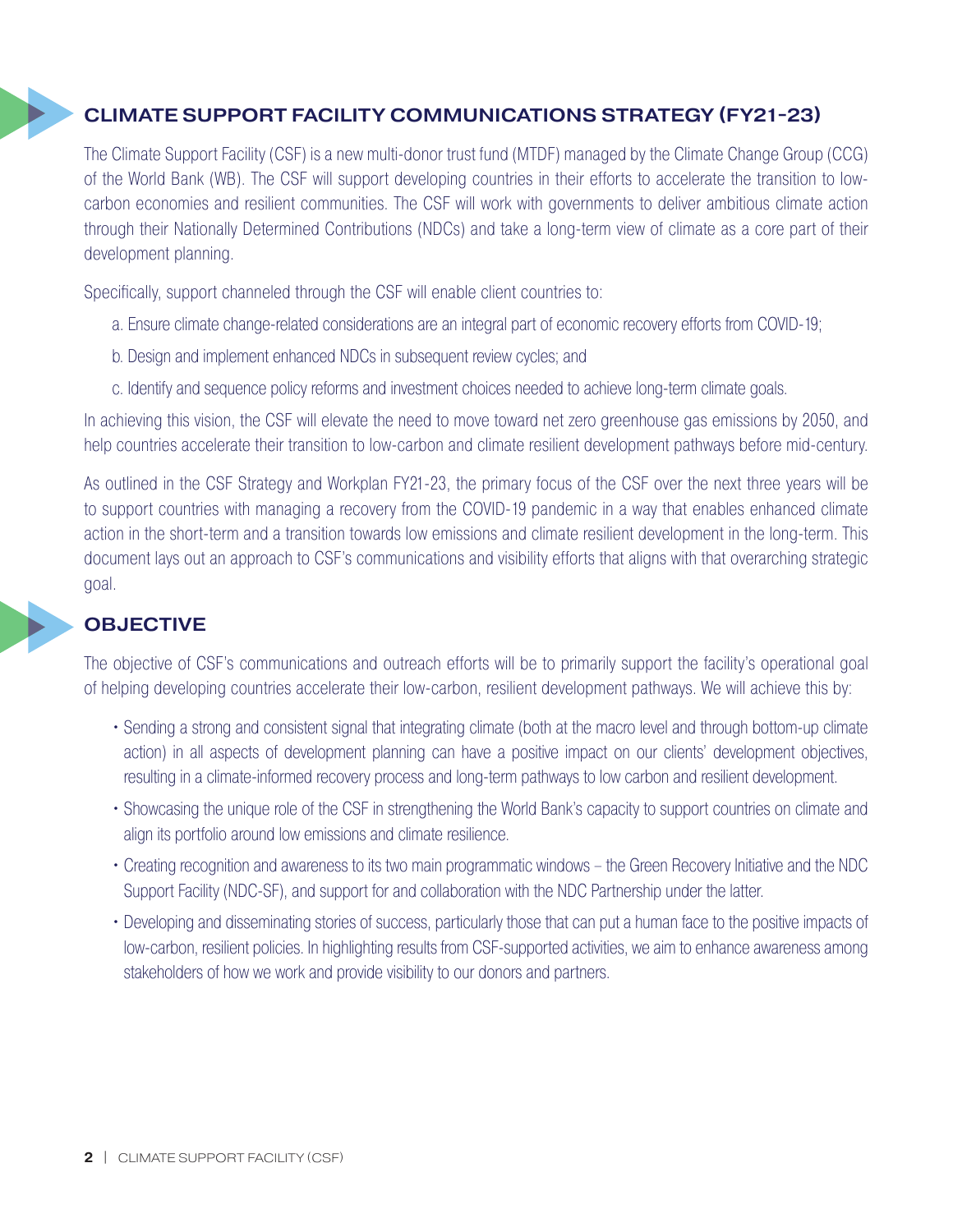#### *EXTERNAL OBJECTIVES*

- Position the CSF as the World Bank Group's go-to resource for supporting action at the nexus of COVID **recovery and NDCs** – including by strategically deploying internal champions and engaging with external climate influencers at key calendar moments. This will also include building on the successful NDC-SF brand as it fully integrates within the CSF and strengthening opportunities for joint visibility with the NDC Partnership.
- Tell a compelling story of successful climate action, showcasing proven results in countries to build the case for integrating climate into core development planning – Showcasing positive stories that demonstrate effective climate policies in order to engage effectively with client countries, as well as with donors and partners. This may also involve coordinating across WBG and donor/partner channels or platforms, to elevate multiple perspectives and more effectively leverage the CSFs unique role in bringing them together.
- Build recognition and a cohesive narrative across CSF's work. This includes for example, positioning new areas of work like the Green Recovery Initiative (GRI) through platforms like the High-Level Dialogue Series, and also highlighting synergies between GRI and work of established programs under the CSF like the NDC-SF.
- Support high level partnerships and enable the wider CSF network to build support for ambitious climate action – this includes demonstrating commitment to the NDC Partnership and the Coalition of Finance Ministers for Climate Action, where the World Bank holds a permanent seat and co-hosts the Secretariat respectively. The CSF will crosspromote activities, publications, and events of these high-level partnerships, including through joint communications efforts where possible.

#### *INTERNAL OBJECTIVES*

- Provide high quality communications support to the CSF team and implementing units for CSF-supported activities, as well as CCG and World Bank management as needed.
- Enhance internal understanding of the role and value-add of CSF, the results and activities of the CSF, and create internal demand for CSF support. It will be important through CSF communications to demonstrate how the Facility is helping build collaboration across Bank units on climate, and the value add of our services.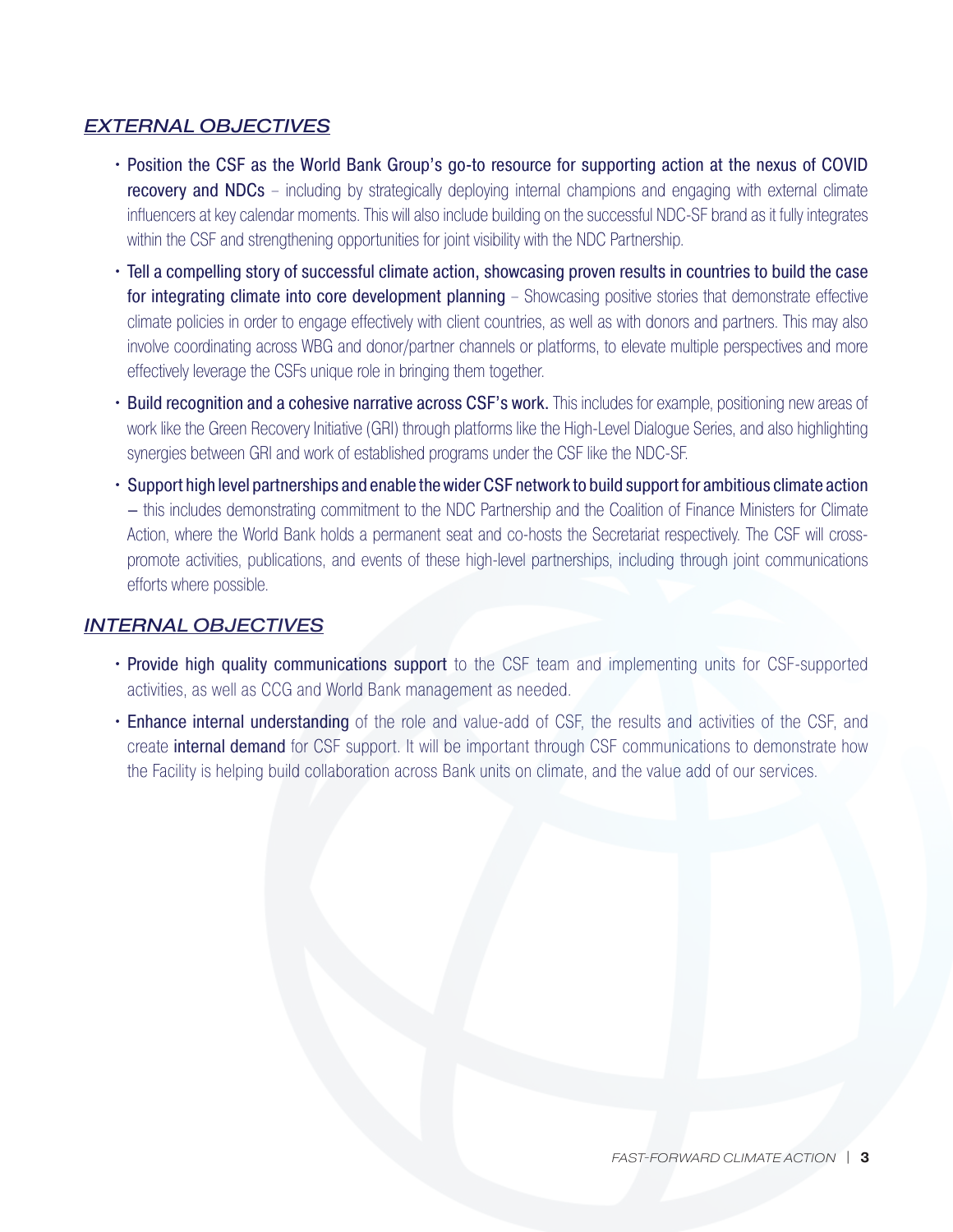### HIGH LEVEL MESSAGES

Please note that these may be revised on an ongoing basis, including with new examples:

- CSF support will help countries shape green, resilient, and inclusive development pathways through the Facility's COVID-19 Green Recovery<sup>1</sup> Initiative (GRI) and Western Balkans Program. Countries have already articulated climate action priorities in the form of NDCs, and the CSF will help countries use them as blueprints for economic recovery spending. To aid green recovery, the CSF will partner with Bank regional and sectoral teams to support project design and implementation, as well as embed specialized economic advisors in ministries of finance.
	- o The CSF is already enabling climate change mainstreaming in COVID-19 recovery by making available funds quickly, through a just-in-time (JIT) mechanism. For example, it has recently approved a \$300,000 JIT grant for the World Bank South Asia team to integrate climate-informed policies and institutional actions in a funding pipeline of \$1.65 billion across Afghanistan, Nepal, India, Pakistan, and Bangladesh. Funding provided will enable countries to evaluate how climate measures fit economic stimulus needs and strengthen the institutional capacity of governments to undertake climate-informed policies and planning.
	- o In the Philippines, meanwhile, the CSF has committed \$120,000 to help integrate climate and environmental sustainability in the financial sector by developing and adopting green credit guidelines, enhancing climate and environmental risk management, and mobilizing green finance through sustainable bonds.
- Through the NDC Support Facility (NDC-SF), which has a demonstrated record addressing governments' climate action needs, CSF support will enable countries to implement their climate targets and increase their ambition. In particular, the NDC-SF will boost coordination between sectors, build government capacity, and develop NDCs and long-term strategies (LTSs). As such, it is equipped to go beyond typical project cycles and sector-specific strategies to address the gap in long-term climate strategy, supporting medium- and long-term, multi-sectoral planning. Activities implemented through the NDC-SF will make an important contribution to the global NDC Partnership.
- To highlight synergies with the GRI, themes such as how enhanced NDCs can help spur a green recovery will be explored through CSF communications products.
	- o NDC-SF assistance to Côte d'Ivoire, brought stakeholders together to assess how to meet the country's target of 42% renewable energy by 2030. The Ministry of Energy used the private sector's inputs during this "NDC Implementation Roadmap" process to create new energy policies that have accelerated the deployment of renewables.
	- o In Indonesia, the NDC-SF provided technical support to develop regulations for green bonds. These guidelines led to the issuance of a \$1.25 billion Islamic sukuk green bond, which is now financing NDC implementation projects in light rail transit and mini hydropower.
- The CSF will also help countries mainstream climate in macro-fiscal policies and systems. This includes development of tools and models that help integrate climate in reform policies and recovery packages, and support climate action with a whole of government approach spanning areas like procurement, infrastructure governance and state-owned-enterprises.

<sup>&</sup>lt;sup>1</sup> In the context of climate action, the CSF characterizes a 'sustainable recovery' as:

<sup>•</sup> Avoiding immediate policy and investment decisions with long-term negative consequences such as carbon lock-in and stranded asset creation;

<sup>•</sup> Designing recovery and stimulus packages that deliver multiple economic, social, and environmental benefits by promoting productive investments aligned with countries' NDCs and other climate plans and strategies;

<sup>•</sup> Building institutional capacity and strengthening policies and regulatory and market frameworks that support low-carbon and climate-resilient development.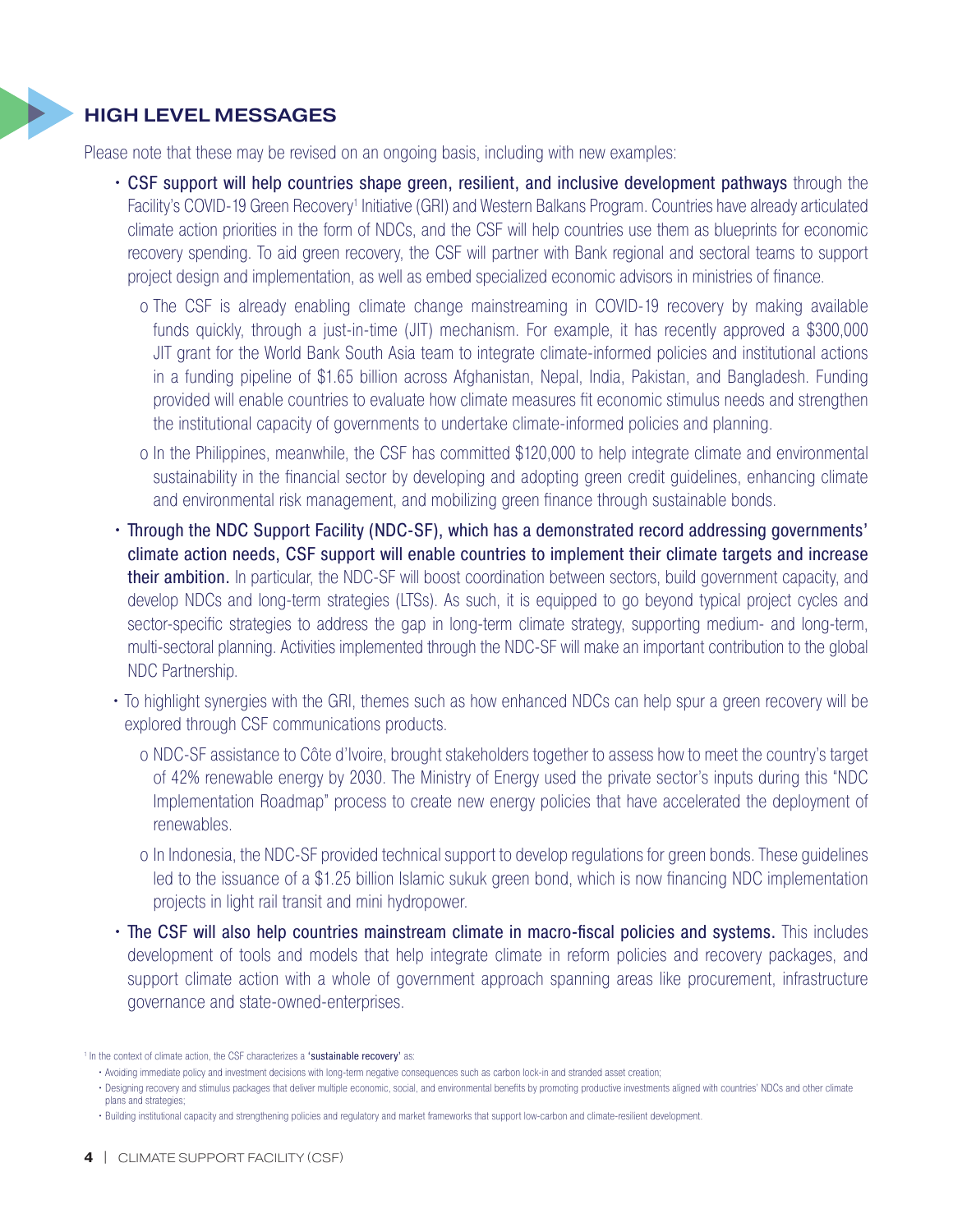## STAKEHOLDER GROUPS/AUDIENCES

#### Primary:

- Client governments
- CSF Donors (current and potential) CLIMATE SUPPORT FACILITY
	- Technical partner organizations and other multilaterals (e.g. NDCP, IMF, WRI, UN agencies, MDBs)
	- World Bank management and teams (Regions and Practice Groups)

#### Secondary:

- Media
- Civil society organizations (both international and local CSOs and NGOs)
- Academia and think tanks
- Private sector

## CSF BRAND IDENTITY

An overarching brand identity for the CSF has been developed, including a logo and templates to be used for CSFsupported activities. To ensure maximum visibility and brand recognition, it is generally recommended under the umbrella trust fund guidelines of the World Bank that that sub programs within an umbrella not develop separate brand images (e.g. logos, templates, communications channels and products) as this can dilute visibility of the program and its donors.2 An ov

> However in the case of the CSF, the NDC-SF, which is an established TF within the CSF, already has some branding elements in place, and its other main programmatic window, the GRI, has already gained external recognition As such, the CSF is recommending sub-branding for these two programs – the GRI and NDC-SF. The NDC-SF logo will be redesigned to better integrate with the CSF logo and colors and a new GRI logo created along the same lines. These subprogram logos will be used in conjunction with the CSF (i.e. with the NDC-SF logo appearing on materials for NDC-SF supported activities, and the GRI logo on materials for GRI-supported activities), and the World Bank logos where appropriate, to ensure each program is duly credited. It is to be noted that the CSF while creating a strong overarching identity for the umbrella program, is committed to providing visibility for its individual programs including the GRI, NDC-SF, and Western Balkans. The achievements of each of these programs will be promoted through dedicated communications products and channels including individual webpages, events, factsheets, feature stories and social media content. For NDC-SF related communications materials, commitment to the NDC Partnership will be highlighted.

*For more details on CSF branding guidelines please see Annex 1.*

<sup>2</sup> According to Sections 3.1 [DFI's Guidance Note on Communications and Visibility in Umbrella Programs,](https://worldbankgroup.sharepoint.com/sites/dfi/Knowledge Base/Guidance Note   Communication and Visibility in Umbrella Programs.pdf)" it is recommended that, "In terms of managing logo profusion in programs with a large number of partners, the preferred approach is to agree to the use of a program identifier [an agreed brand and logo] on program outputs, instead of specific development partner identifiers." Section 6 notes "good practice suggests avoiding 'logo profusion' where possible ….and to use the program identifier in most communications."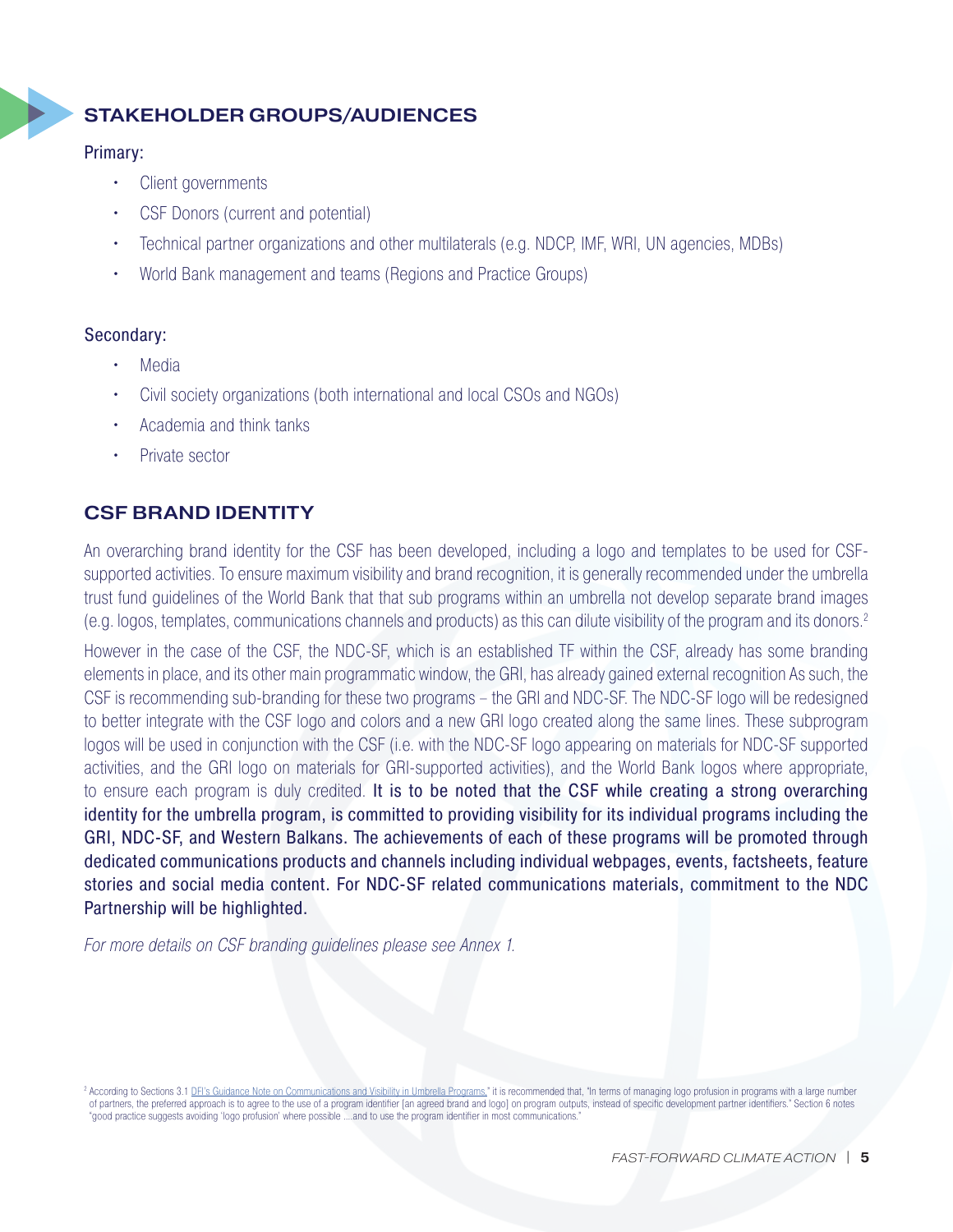## COMMUNICATION CHANNELS, ACTIVITIES AND PRODUCTS

The CSF will deploy this communications strategy through a range of channels, activities, and products. There will be significant efforts to produce materials customized to each CSF program/window. These communication activities will seek to raise awareness of CSF projects and on-the-ground impacts supported financially through the GRI and the NDC-SF. The CSF will also highlight results and country examples of the Western Balkans Green Recovery Window, a specialized funding window of the green recovery support pillar, where appropriate. GRI a

#### External Products, Promotional Materials, and Online Platforms

- Annual and Completion reports: The PMU will prepare a CSF Annual Report at the end of each FY and present it to donors. A draft version will be shared with donors by the following September, with a final version ready for publication by the end of the calendar year. The published version will include donor logos. The Annual Report will include financial statements for each of funding window of the CSF, as well as a consolidated statement for the full trust fund. A Completion Report will be prepared in anticipation of the CSF closing date at the end of FY30. Target audiences for these reports will be donors, relevant stakeholders, and World Bank units with activities funded by CSF.
- CSF External Website: The CSF Program Management Unit (PMU) will maintain an external website within the World Bank web domain, which will allow maximum outreach by leveraging the Climate Change Group and other existing World Bank Group channels. The new CSF website will link to the existing NDC-SF website and cross-promote content. The website will include dedicated program sub-pages for each of the funding windows of the CSF (e.g. GRI, Western Balkans, NDC-SF). The website will include all externally published materials, CSF knowledge products, links to online trainings and webinars, blog stories featuring CSF funded activities, as well as content focusing on the GRI and the Western Balkans Window, among other elements. Target audiences for the external website will include clients, donors, relevant stakeholders, as well as information for secondary audiences, including media outlets, climate and development professionals, students, and university partners, among others.
- Feature Stories, Marketing Materials, and Blogs: The CSF will produce feature stories and blogs to highlight the results and impacts of CSF-supported activities. These pieces will be published on World Bank platforms and cross-promoted on internal and external Bank channels and social media as appropriate. Opportunities for joint blogs with key partners, such as the NDCP and WRI, on important topics will be explored. A "Project Profile" series is being developed that will showcase CSF-supported projects. A range of CSF-branded promotional materials is also under development (including a CSF brochure, FAQs, etc.) which are geared to create awareness and support for CSF's work.

As mentioned earlier, in addition to bringing visibility to the CSF, through specific products communications efforts will seek to bring visibility to individual programs within the CSF. This includes for example, separate brochures or factsheets developed for the GRI, NDC-SF and the Western Balkans Program. Similarly, stories developed under the Project Profile series can be geared to highlight individual programs or also show synergies between them.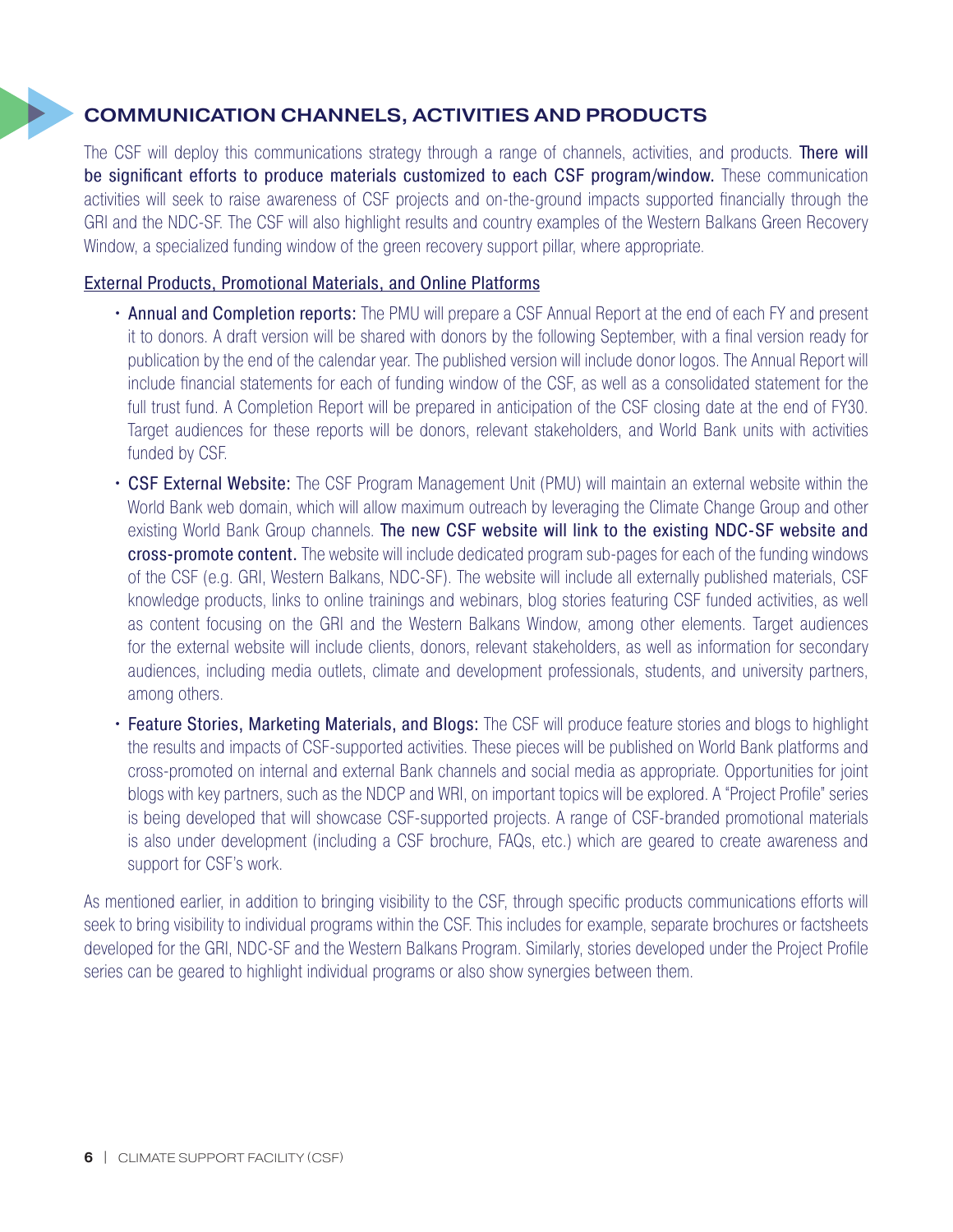#### Internal Page

• World Bank Intranet: The CSF will maintain an intranet website on the CCG homepage to provide resources, materials including information regarding how to apply for CSF funding, as well as branding templates, etc. Additionally, it will be the primary location for knowledge products, lessons learned, internal events, operational guidance, and CCG/CSF business processes. A friendly URL (FURL) will be created in collaboration with the CCG Knowledge and Learning Team in order to provide easy access for Bank task team leaders (TTLs) and operational teams.

#### **Newsletter**

• The CSF will update donors and key stakeholders informally through a monthly newsletter that provides an update on programmatic activities. This newsletter will be used to promote both CSF, GRI and NDC-SF content (no separate GRI or NDC-SF newsletter will be developed) – this consolidation will enable greater stakeholder outreach. The newsletter will link to blog posts, learning materials, and other items that will be hosted on the external CSF website. Additionally, the newsletter can promote donor and partner (e.g. NDCP, UNDP etc.) hosted events and webinars, as long as they relate to CSF's key objectives and messaging. Target audiences for the newsletter will include clients, donors, relevant stakeholders, and WBG TTLs.

#### Events

- High-level Green Recovery Dialogue Platform: In consultation with donors, the CSF will co-host at least two high-level events during the calendar year. The purpose of this type of event will be to elevate the discourse on green recovery among clients, donors, development partners, and relevant stakeholders, ii) raise awareness of CSF-funded activities through the GRI and the Western Balkans Window, iii) and position the CSF as a key driver of this agenda. The CSF will seek to involve donors in the planning process to help assist with the preparation. Partnerships with other organizations and promotion of these events will be an important feature. Depending on the topic of the event, the CSF will seek to collaborate with other WBG TFs/units, or external partners like the IMF, UNDP, and NDCP. (See Annex II for a concept on a first set of such events).
- CSF-hosted discussions: The PMU will host periodic events highlighting CSF-funded activities and onthe-ground impacts from projects. These events will feature how the CSF collaborates with donors, clients, development partners, and relevant stakeholders to accelerate action on green recovery, NDC implementation and enhancement, and LTS development. These events will also show how these priorities influence other sectors and technical work. The PMU will collaborate with the CSF Partnership Council (PC) and Advisory Committees to outline CSF-hosted events throughout the FY.
- Trainings, workshops, clinics, and webinars: The CSF will also host online webinars, workshops, and other online trainings on outcomes learned and achieved through CSF supported projects. The CSF will also crosspromote events hosted by other development partners, as long as they fit with the CSF's development priorities, and share it with CSF donors, clients, and Bank TTLs as appropriate. For workshops and events on NDC-related issues, the CSF will engage with the NDCP on planning to maximize visibility and identify topics of discussion.
- Brown Bag Lunches (BBLs): The CSF will host periodic BBLs as key lessons-learned become apparent during the implementation of CSF-funded projects and related topics. Target audience will include WBG TTLs and staff.
- External Events: The CSF PMU will raise awareness of CSF-funded activities at external events by participating on relevant panels, disseminating CSF publications and materials, and meeting with stakeholders on the sidelines. The CSF will also participate in donor-organized events and feature CSF programs at high-level climate fora as opportunities arise.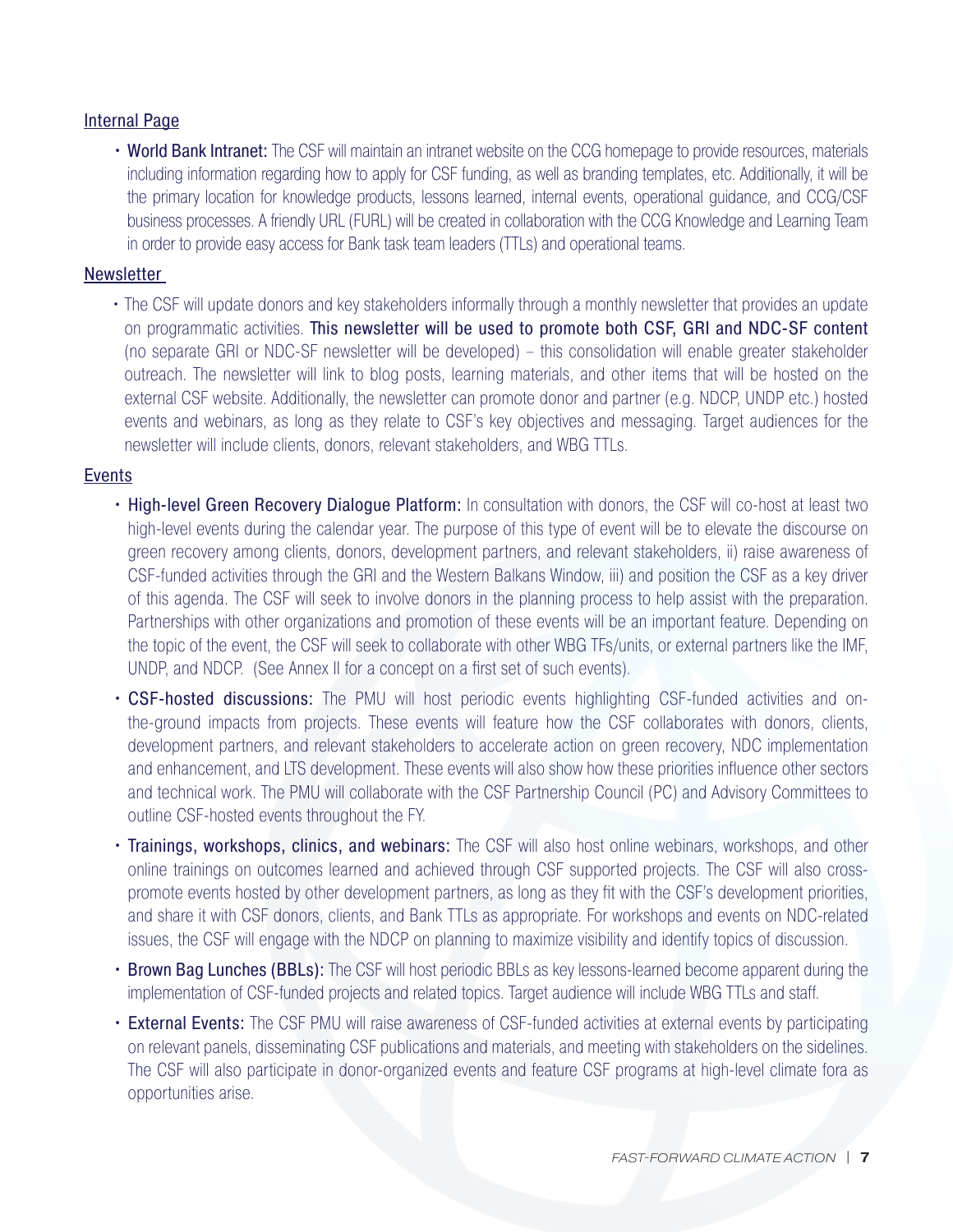For all program-wide communication products, the CSF logo will be used as the sole program identifier in conjunction, if appropriate, with the World Bank logo. This approach will allow communication products to focus on key messages and accommodate the addition of new donors to the CSF. For communication products at the grant recipient or local level, where the client or project may receive support (financial or otherwise) from a number of sources, the branding and visibility can include the CSF logo, in addition to individual relevant client government logos.

#### Social Media

The CSF will work with the CCG Communications Team to promote and disseminate information regarding CSF activities, publications, announcements, events, and blog posts via relevant World Bank channels including:

- WB Climate social media channels (Twitter: @WBG Climate)
- WB corporate social media channels such as **[Facebook](https://www.facebook.com/worldbank)**, *[Instagram](https://www.instagram.com/worldbank/)*, and *[LinkedIn](https://www.linkedin.com/company/the-world-bank/)*, as appropriate.

### Engagement Actions for FY21-23

*External:*

- Develop a new external website aligned with the CSF Strategy and Work Plan FY21-23
- Promote CSF achievements, new research/knowledge and programs, events etc. through channels listed below, with an emphasis on external events and workshops designed to share expertise
- Collaborate with communications counterparts in donor ministries, as well as development partners and implementing agencies, to cross-promote content, ensuring greater visibility among more diverse audiences
- Build awareness and support for CSF's work through key spokespeople who can create visibility at the global, regional, and country levels
- Targeted media outreach on key initiatives
- Design and implement outreach plans on flagship events and publications through online and traditional media

#### *Internal:*

- Coordinate closely the CCG Comms team and Bank regional and GP communications counterparts and knowledge management colleagues, to (i) develop a solid pipeline of stories, blogs, BBLs/webinars (ii) expand outreach beyond CCG channels, and (iii) ensure the CSF is credited appropriately in communications efforts by Bank teams on CSF-supported activities
- Promote CSF messaging in Bank internal communications to enhance awareness of our work
- Create cohesive branding guidelines and standard templates to improve visibility for CSF and donors supporting our work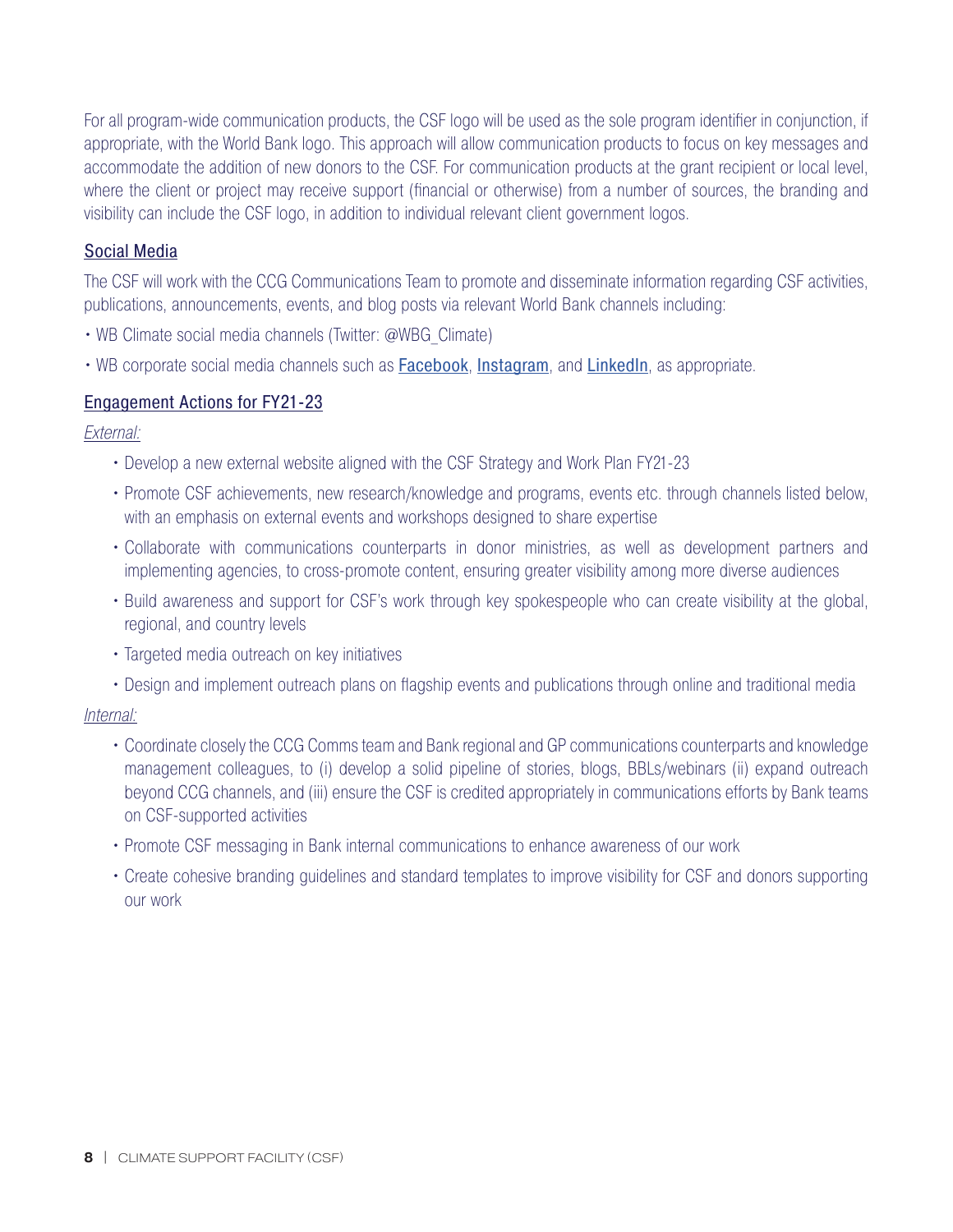## MEASURES OF SUCCESS

The CSF will track key metrics for its communication activities and products for each fiscal year. These metrics will be compiled and reported on as part of the CSF Annual Report in order to measure the reach, engagement, and impact CSF communication activities and products have had on target audiences. In developing and tracking these metrics and indicators, the CSF will seek the following communication outcomes: indica

- Understanding: Increase awareness and understanding of CSF's work and achievements, both internally and externally, as it relates to its development priorities outlined in the CSF Work Program and Strategy
- Trust: Position the CSF as a trusted development partner for external stakeholders that supports developing countries in accelerating green recovery efforts, enhancing NDCs, and developing long-term strategies
- Sector Leadership: Successfully place key CSF messages (highlighted above) at all levels of dialogue and receive public endorsement of key opinion leaders in support of the CSF development objectives
- Influence: Affect policy change and increase stakeholder demand for CSF's services in supporting activities pertaining to green recovery, NDC enhancement, and LTS development

Possible indicators for measuring the communication outcomes above include:

- Coverage of CSF content on donor and partner channels
- Traffic to CSF, GRI and NDC-SF web pages and content
	- Page views
	- Time on page
	- Link clicks
- Newsletter open rate and click rate
- Event/BBL registration and attendance
- Publications abstract views and downloads

For any further questions, please contact the CSF Communications Team:

- o Shaela Rahman, Sr. Operations Officer [\(srahman@worldbank.org\)](mailto:%20%28srahman%40worldbank.org%29%20?subject=)
- o David Allen, ETC [\(dallen@worldbank.org\)](mailto:%28dallen%40worldbank.org%29?subject=)
- o Chris Lewis, STC [\(clewis2@worldbank.org\)](mailto:%28clewis2%40worldbank.org%29?subject=)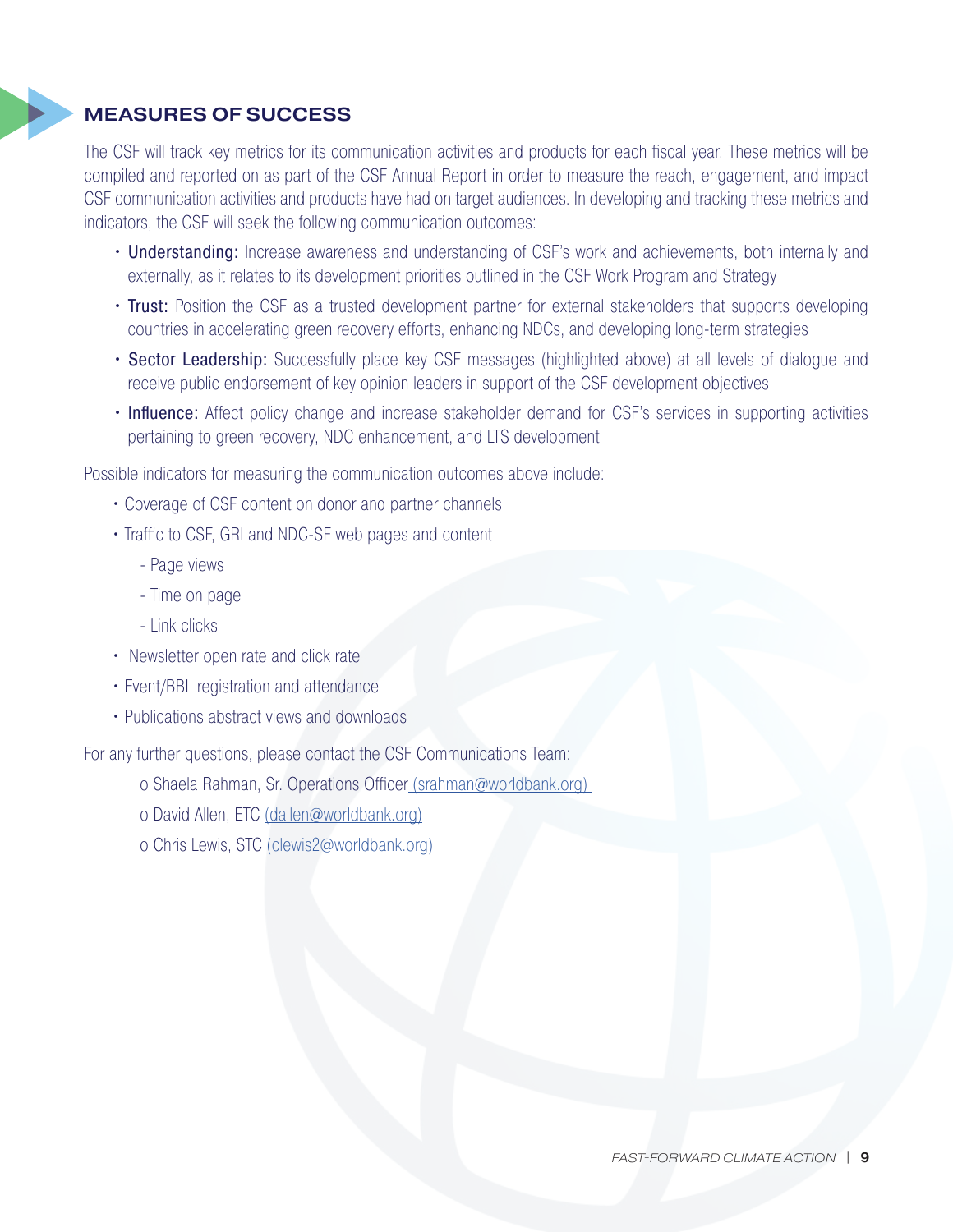## ANNEX I: CSF BRANDING GUIDELINES

#### Branding and Visibility Requirements for CSF-Supported Activities

#### **Context**

• For recipients of a CSF grant, project coverage is obligated to ensure appropriate acknowledgment of CSF support. As such, all communications content, including feature stories, blogs, reports, or other documentation – including at a conference, seminar, training, and press releases, interviews, etc. – related to a CSF-funded project /activity must: r For<br>As

- 1) explicitly acknowledge CSF support; and
- 2) be shared with the CSF communications team in advance (see "Advance Notice" below).
- 3) for GRI and NDC-SF TF grants, in addition to the CSF, acknowledgement of the GRI and NDC-SF support will apply
- Crediting CSF enables the communications team to promote your work through our digital platforms, including the CSF and NDC-SF websites, social media channels, donor, and internal communications, and more. Cross-promotion of your project content through CSF channels offers greater visibility and helps make the case for donor engagement.

#### Process: What to Do and When

- The following information must be included in all communications, as relevant to the specific type of dissemination carried out. Links to logo files are available at the end of this document.  $\frac{1}{1}$ 
	- 1. The CSF Logo must be clearly visible on all material; the NDC-SF and GRI logos must also be used in addition to that of the CSF for materials produced under NDC-supported activities. Please use a high-resolution logo which can be made available by the CSF Comms team.
	- 2. Written material should include a funding statement acknowledging that the project/initiative/activity is funded by the by the respective support window (GRI and/or NDC SF) of the CSF. When published online, the facility name should be hyperlinked to the **[CSF brief page](https://www.worldbank.org/en/topic/climatechange/brief/the-climate-support-facility)**. Text can vary on a case-by-case basis, for example:
		- i. "Project X/ Activity X is supported by the Green Recovery Initiative of the Climate Support Facility."
		- ii. "With financial support from the NDC-SF of the Climate Support Facility."
	- In case of multiple funding sources, the CSF contribution should be acknowledged on the same footing as other donors.
	- Advance Notice: For any materials that contain the CSF, GRI and NDC-SF logos that will be published externally, especially media materials, the communications team should receive a draft for review at least two business days ahead of release/publication.
	- Events: For events organized and/or (co-)funded by the CSF, such as Project launches, conferences, workshops, seminars, study tours, etc., the logo and appropriate funding statement should also be made visible.
	- In addition, CSF representatives should be invited to attend (and/or contribute whenever appropriate). Please contact the CSF communications team with reasonable notice time prior to the event to ensure adequate involvement of CSF team members.

For all media-related activities (i.e. press release, press conference, interview, blog post, etc.) in the context of a CSF-funded action, you are kindly requested to liaise with the CSF communications team in advance. Please send materials to be reviewed to the CSF Comms distribution list (CSF Comms Team@worldbankgroup.org).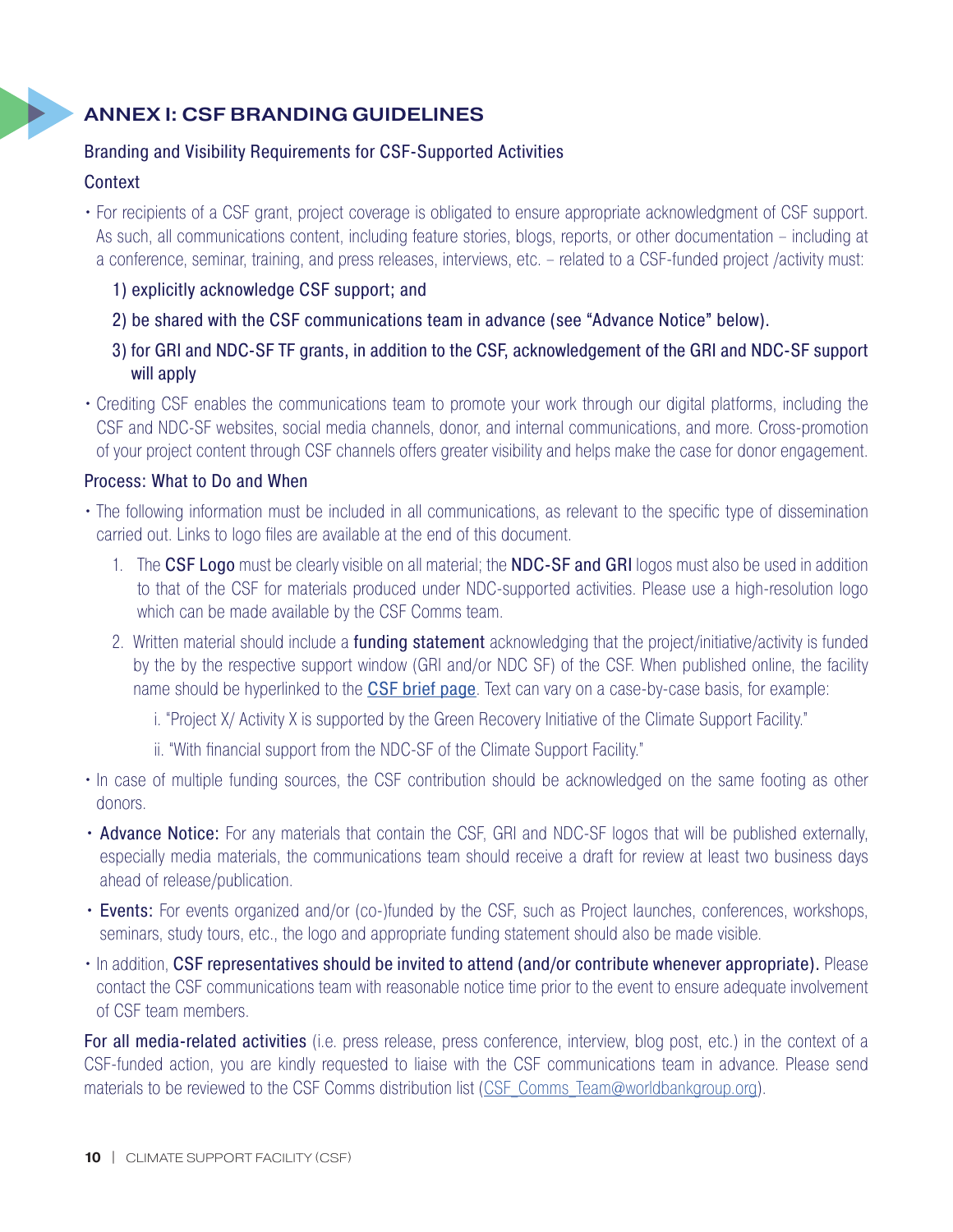- Post-event: Please share the proceedings of the event with the CSF communications team, including media reports, pictures, etc. for promotion through the CSF website and other channels.
- The CSF communications team will also seek your contributions for various outreach campaigns. This may include: writing success stories on your projects; participating in BBLs and other events, etc.
- WBGs CCG Comms Meetings: To ensure that the wider WBG Climate Change comms team is made aware of upcoming events and materials, CSF-supported TTLs should liaise with the CSF communications team regarding potential upcoming events, publications, reports, etc. These items will be incorporated into the CSF Editorial Calendar and shared with WBG comms colleagues in order to inform how the community can support development and dissemination.

Updated July 2021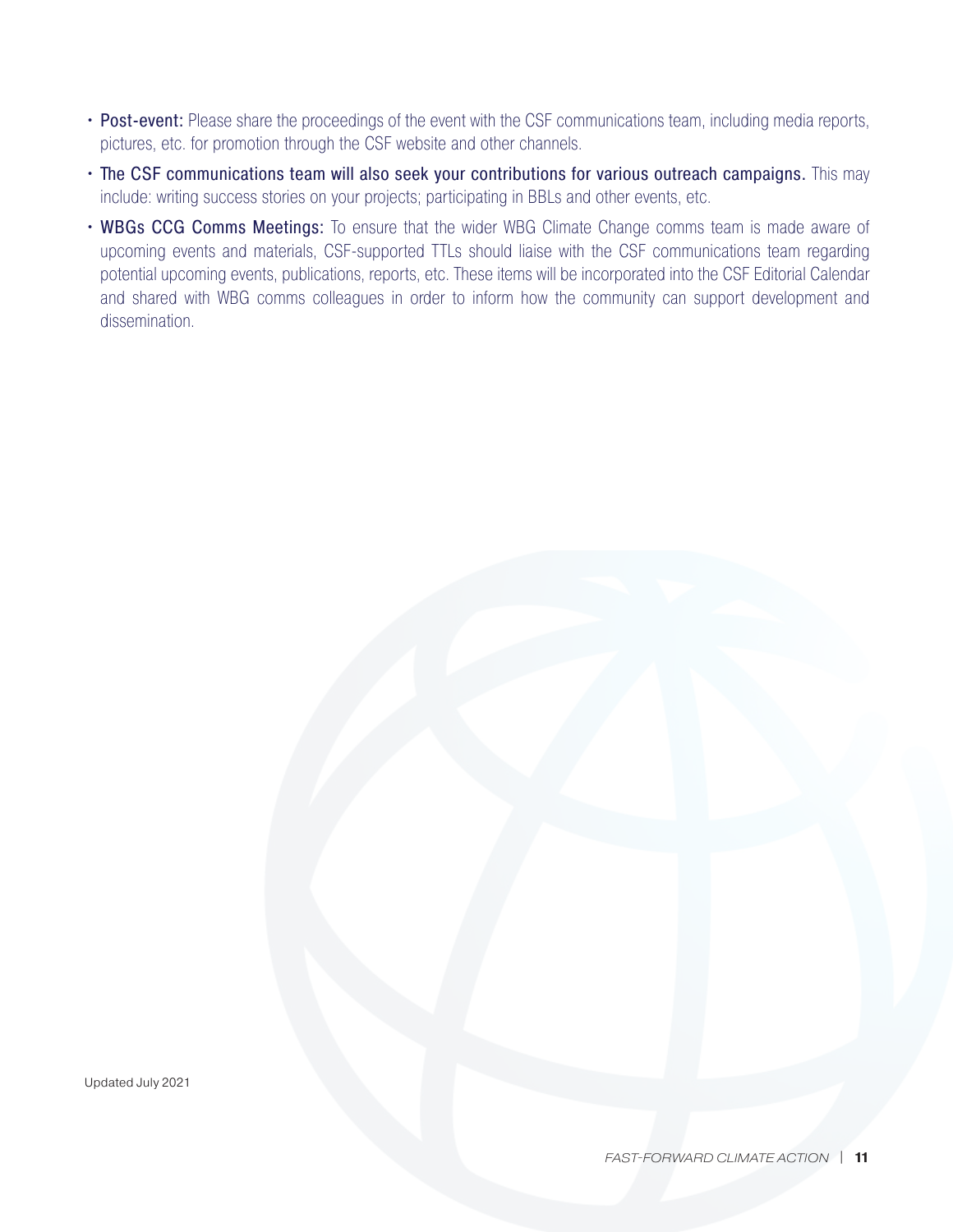### **Digital and Printed Materials**

| <b>COMMUNICATION TYPE</b>                                                                               | <b>REQUIREMENTS</b>                                                                                                                                                                                                 |
|---------------------------------------------------------------------------------------------------------|---------------------------------------------------------------------------------------------------------------------------------------------------------------------------------------------------------------------|
| <b>FEATURE STORIES AND BLOGS</b>                                                                        | . Mention of the respective support window (GRI or NDC-SF)<br>of the CSF (spelled out) and link to the CSF brief page. Link<br>to NDC website should be added for stories/blogs on NDC-<br>supported activities.    |
| <b>VIDEOS</b>                                                                                           | • CSF logo (and GRI and NDC-SF logo) placement at beginning<br>and/or end<br>• Mention of CSF in video description                                                                                                  |
| <b>REPORTS AND PUBLICATIONS</b>                                                                         | • Specific page for partners logos                                                                                                                                                                                  |
|                                                                                                         | • Funding statement in acknowledgment page or in the core of<br>the text                                                                                                                                            |
| <b>BROCHURES, INFORMATION LEAFLETS,</b><br><b>FACT SHEETS, NEWSLETTERS</b>                              | · Logo on front or back cover (header or footer)                                                                                                                                                                    |
| PRINTED MATERIAL FOR CONFERENCES,<br><b>WORKSHOPS, SEMINARS (INCLUDING BAN-</b><br>NERS, POSTERS, ETC.) | • Logo on front/back/header/footer (as appropriate)                                                                                                                                                                 |
| <b>POWER POINT PRESENTATIONS</b>                                                                        | • Logo on first slide of a presentation or in the header / footer of<br>each slide                                                                                                                                  |
| <b>WEBSITES</b>                                                                                         | · Logo on same location on every page<br>· Ideally as part of the frame which appears on all<br>sections of a website<br>. Must be cleared by ECR WPO and CCG comms team<br>WPO clearance guidelines available here |

#### **Events and Activities**

| <b>COMMUNICATION TYPE</b>                                                   | <b>REQUIREMENTS</b>                                                                                                                                                                                                                                                                                   |
|-----------------------------------------------------------------------------|-------------------------------------------------------------------------------------------------------------------------------------------------------------------------------------------------------------------------------------------------------------------------------------------------------|
| <b>PROJECT LAUNCH, CONFERENCE, WORK-</b><br>SHOP, SEMINAR, STUDY TOUR, ETC. | . Invite CSF/SCCAO staff to attend and/or contribute, as<br>appropriate<br>• Logo to be printed and displayed in the room, when<br>appropriate<br>• Display banner/ funding acknowledgement on webpage when<br>there is one<br>. Liaise with CSF communications team for follow-up prior to the event |
| PRESS CONFERENCE, PRESS RELEASE,<br><b>INTERVIEWS, MEDIA CLIPS</b>          | . Liaise with CSF communications team to ensure proper<br>clearance/attendance from staff                                                                                                                                                                                                             |
| <b>POST-EVENT</b>                                                           | • Share proceedings with CSF communications team including<br>press releases, media clips, pictures, success stories, etc.                                                                                                                                                                            |

Contacts: For questions please contact [CSF\\_Comms\\_Team@worldbankgroup.org](file:///C:/Users/wb510139/AppData/Local/Microsoft/Windows/INetCache/Content.Outlook/TI8CYFED/CSF_Comms_Team@worldbankgroup.org)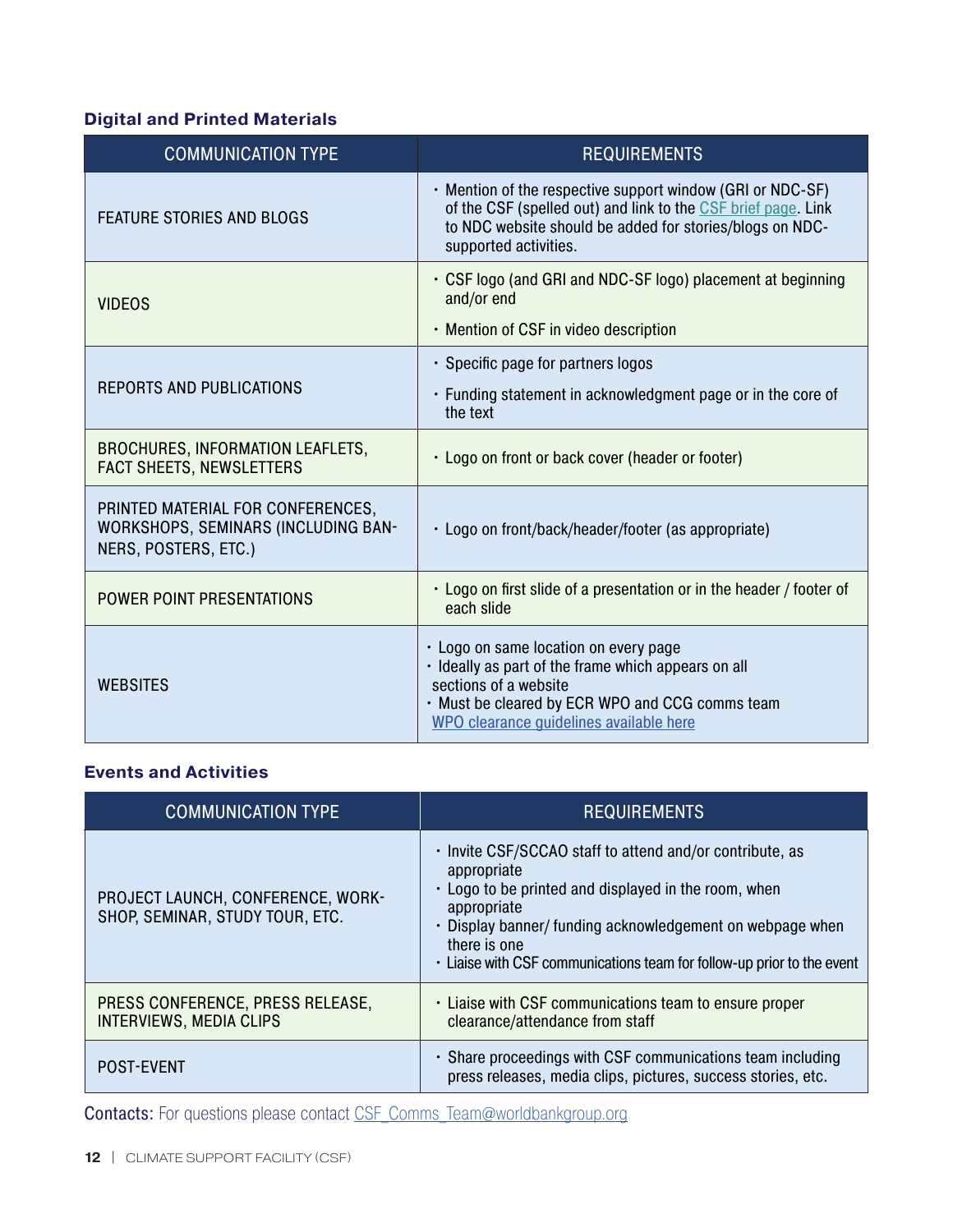## CSF BRANDING

Please use the following logos and colors when designing communications products (e.g. presentations, emails, newsletters, blogs, reports) for both internal and external dissemination:

#### Colors: Color



Logos: Please use the following logos when referencing CSF and NDC-SF support. High resolution logo files can be obtained here (Intranet link to be added once available)

## CSF Logo



NDC-SF & GRI Logos